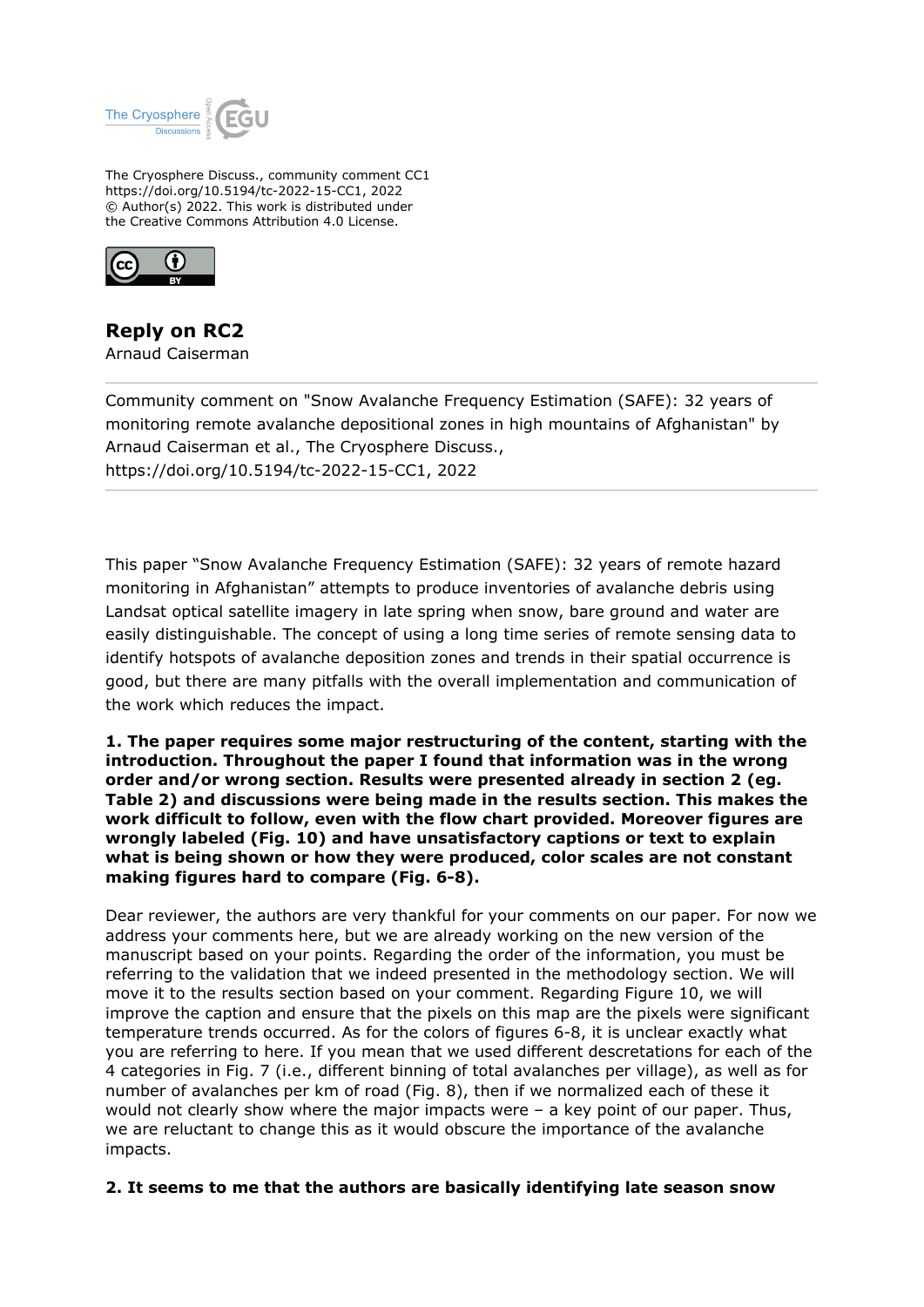**patches in valley bottoms close to rivers which they are assuming to be avalanche deposits. This is made quite straightforward by the fact that the regions of interest are snow-free and snow is easily distinguishable by higher NDSI in the Landsat images compared with bare ground or water. This just reduces the problem to a simple thresholding and classification of image pixels into 3 classes, and I fail to see what is state-of-the-art in this approach. Moreover the authors have employed MODIS data to identify the snowline in order to select the dates and regions which are snow-free. MODIS has poorer spatial resolution than Landsat, so why not just use the Landsat data to identify the snowline? I can't see any value in using MODIS vs. Landsat for this purpose.**

Indeed, the NDSI reclassification approach of SAFE is straightforward but the date as well as the region of interest are the key parameters in this model, and to our knowledge, no other studies have adopted this approach before. In the introduction, we reviewed the literature related to avalanche detection using optical, radar, and Lidar data, but none of these studies used the NDSI as we did in SAFE.

Regarding the snowline extraction, we used MODIS because of its coverage and its ease of application. Landsat archives can certainly provide snowline maps with higher resolution but the amount of data to be extracted for this purpose is much greater. Moreover, the cloud coverage on Landsat images presents a greater challenge compared to MODIS because there are more tiles to merge from different times, and the coverage is smaller than MODIS. MODIS was used to separate highlands from lowlands across the entire study area and a coarser resolution was acceptable for this purpose.

**3. Throughout the paper the authors emphasise that the approach is based on Landsat data and the use of the google earth engine because it should be used in areas where internet connection is poor. However, they also highlight that the main end-users of such a dataset are stakeholders and decision makers. Are these stakeholders and decision makers likely to be located in remote mountain villages or the main cities (where internet connection is presumably good)? Are local villagers in these mountain environments really likely to be making use of this dataset? I find it hard to believe that knowing where a large avalanche deposit has occurred several months prior to its detection is likely to be of interest to these people.**

Thank you for those comments. It is true that decision makers are potential users of SAFE, but academics and local research institutes can be potential users as well. There is no restriction of use of this model, and this is why SAFE was implemented in Google Engine, to be used in Europe, Central Asia, Andes, in big and well-connected cities, in small cities and villages in remote areas or wherever someone wants to and can use it. That is the point of open-access scripts such as SAFE. Stakeholders and decisions makers in remote mountain villages must not be excluded from this process and, in the mountains of Central Asia and nearby areas, in particular, these stakeholders are very interested and play an active role in hazard monitoring, mainly because of road blockages in winter. The road connections (and therefore the supplies in food, energy, medical supplies, and other items) to these villages are highly affected by snow avalanches and landslides. Hence, there is a critical need for local decision makers to have hazard frequency maps based on long-term data. Moreover, the remoteness of these villages where local stakeholders reside does not mean that they do not have internet access or competent personal to run SAFE, and we know by experience that such models can be easily run in small towns of high Badakhshan in Afghanistan or Tajikistan where this study was conducted. We could have decided to design SAFE as a toolbox (potentially for income) using expensive software, but this would not be useful in the local context where most of the agencies and stakeholders cannot afford expensive software or programs (and Google is a widely used browser that makes Google Engine a user friendly-interface for any stakeholder). Please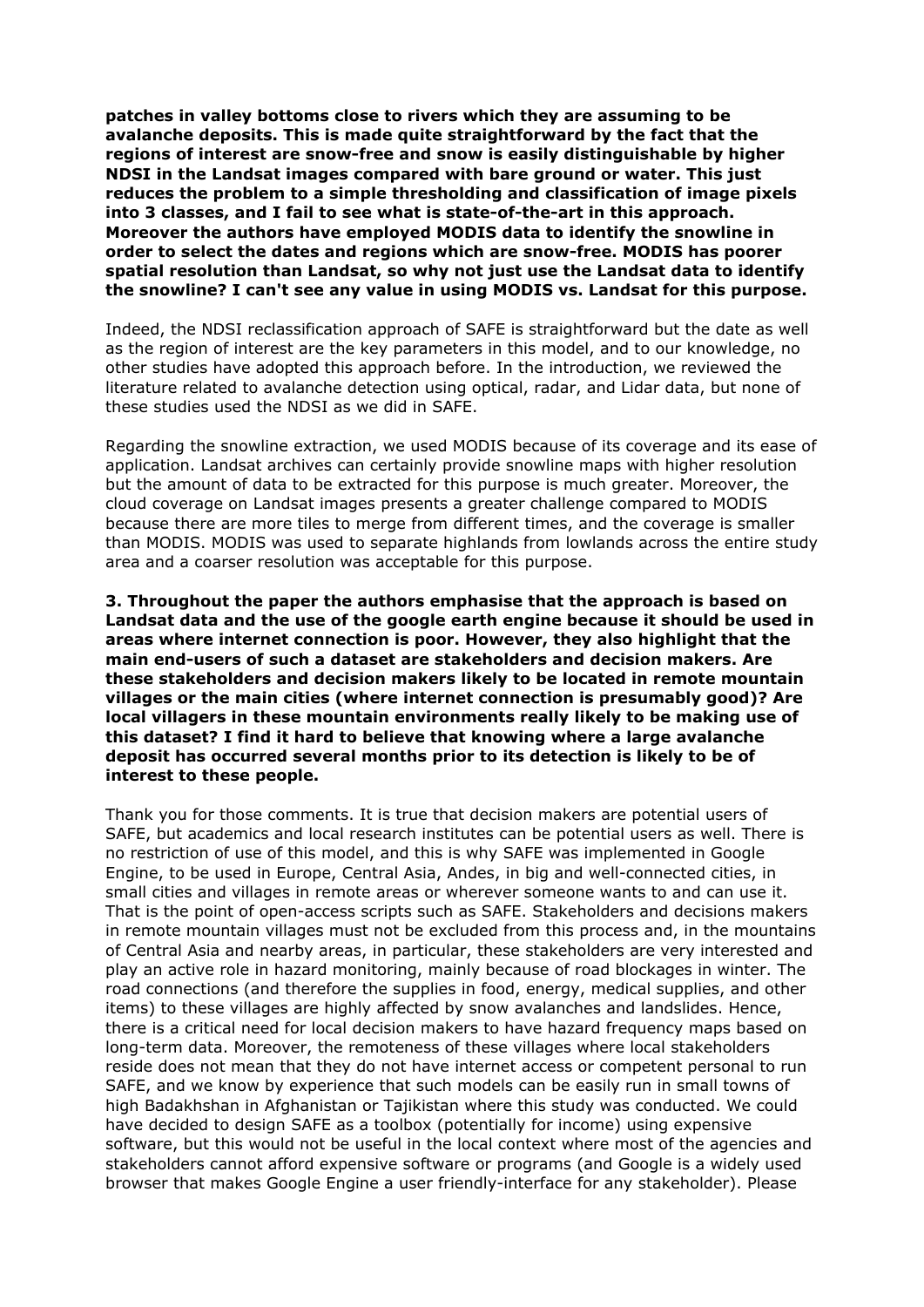remember that the high mountains of Central and East Asia are among the poorest regions of the world and residents are very vulnerable to these hazards. This is our primary target area for SAFE, although it certainly can be used in other mountain regions.

## **4. As pointed out by reviewer 1 the classification of avalanche size seems quite arbitrary and does not have much meaning when it is being detected late in the season after it has already partly melted out. It would be more meaningful to show for example a histogram of the avalanche size to show what is being detected rather than applying some random size classification to the detected deposits.**

The size classification was actually based on the distribution of our "avalanche surface areas" as shown in Figure 5a. We thought about classifying our deposit zones based on EAWS, 2018 classification, but our surface areas did not match this universal classification. Additionally, it was stated in review 1 that snow avalanches sizes must be classified by volume; however, the two datasets published on EnviDat (https://www.envidat.ch/#/metadata/satellite-avalanche-mapping-validation) were actually classified by area ( $m<sup>2</sup>$ ), therefore we retained our size classification based on surface area.

## **5. Inconsistent terminology. Avalanche debris/deposits are referred to as "snow packages", "snow patches", "avalanche depositional" in the paper. The authors should use the correct term and use it throughout.**

Thank you for this comment. In the paper we had used the term "depositional zone", but we now made it more consistent in the manuscript.

**6. Poor validation. In section 3 the authors state that over the 32 years of data analysed they identified around 810,000 avalanche deposits using their dataset. However for the calculation of POD and PPV as shown in Table 2 they have ony used 158 deposits observed using Google Earth images. Moreover they do not describe how the validation data were identified (was this done visually or was there some other algorithm used to detect them in these images?). Overall this does not come across as a satisfactory validation dataset with which to evaluate their detections.**

Thank you for your comment. We used 158 snow avalanches because those were visible in some regions during specific years of Google Earth images as explained on line 243: "A total of 158 snow avalanche depositional zones were easily identified in the riparian buffer zones on Google Earth images in 2001, 2003, 2015, 2017, and 2019". And Google Earth images were indeed used to verify the locations of the avalanches predicted by SAFE. The lack of Google Earth imagery over this 32 year period restricted the number of avalanche deposits we could asses.

Moreover, in order to delve into the validation, we are currently conducting the comparison between outlined snow avalanches using SPOT-6 images and SAFE results in Switzerland, as recommended by reviewer one.

**NOTE to reviewers: We now incorporate Landsat-9 images to SAFE model, which improves the coverage of Landsat archives worldwide. This will be added into the manuscript (Methodology section).**